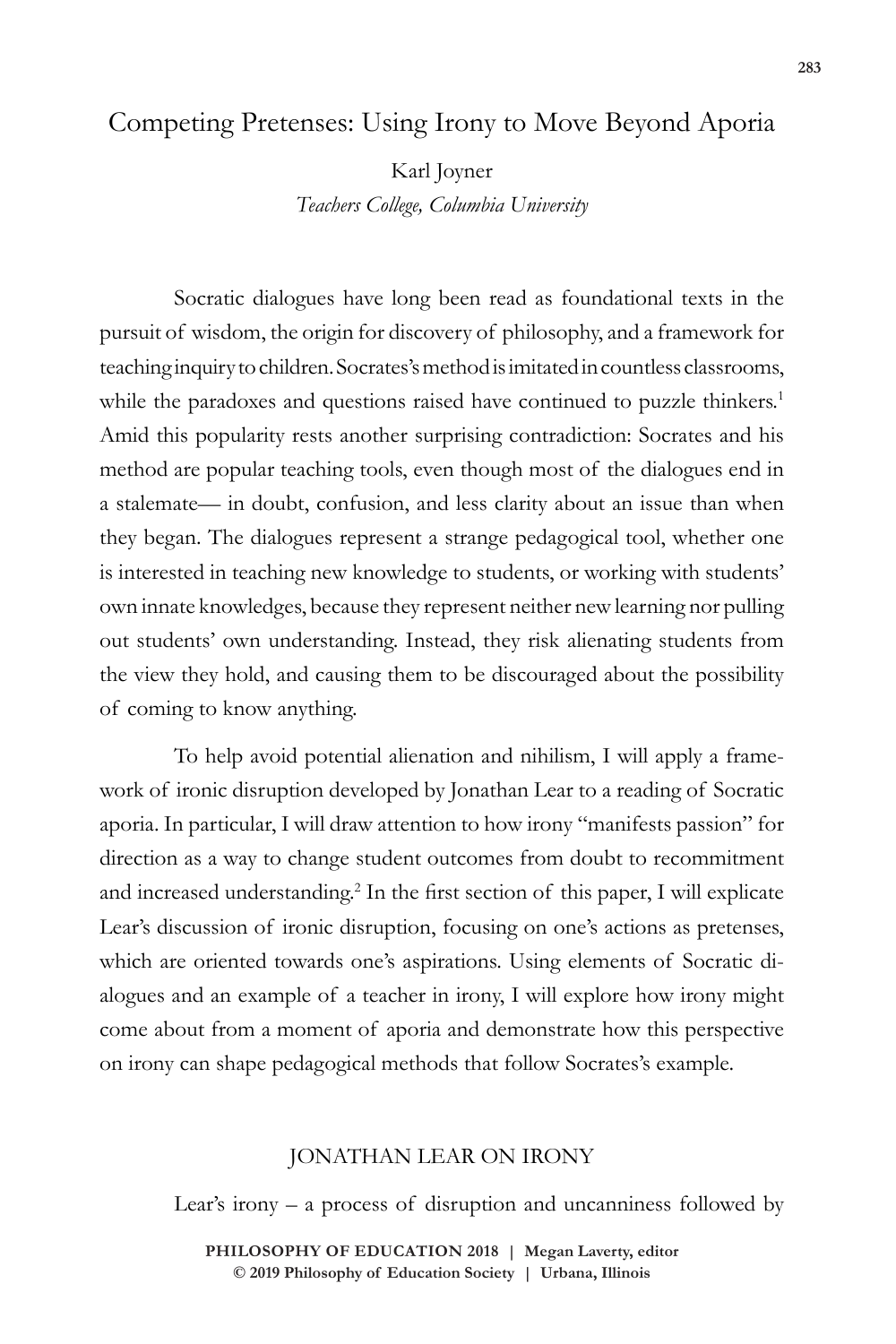a re-commitment to one's way of life – is a sort of reflection, but not in the normal sense of critically examining one's reasons, rationalities, or values. Ironic reflection involves what one feels and believes, and not what one can represent through arguments, reasons, or rationales. Ironic reflection is deeper than rational reflection because it is personal – it concerns *my* self, *my* actions. These aren't separate concerns – when we think upon our actions, we consider them in terms of "who we are," through the roles we "identify with." Lear cites Christine Korsgaard, who argues that our actions are meaningful to us in the light of "practical identities."3

Practical identities are those socially available roles that provide us with personal meaning, be it teacher, mother, politician, or Christian. The actions we choose to take – the way we dress, the things we say – are actions that fulfill our identities, because we reference the norms of these identities in the choices we make. Without these roles, the actions would be unoriented and meaningless – in a sequence, but not strung together in a coherent pattern of meaning.<sup>4</sup> Lear describes these actions as *pretenses,* following Kierkegaard's usage: not in the sense of 'pretending' or 'deceiving,' but as a way "putting oneself forward," or making a claim about the type of person one is.<sup>5</sup>

Our actions derive their meaning from a relationship to the ideal of a role. If I am a Christian, it makes sense for me to give money to the poor because I am called to treat my neighbors with love – it's part of what makes up the ideal of Christianity.<sup>6</sup> Thus, one's pretenses invoke one's *aspirations*, how one wants to be a good version of both their self and their chosen role. In Lear's account, the potential for ironic disruption occurs when one notices a gap between the pretenses and the aspirations; all of one's actions seem insufficient to meet this ideal from which they are supposedly derived. They may say, 'I am a good Christian because I often give money to the poor.' But the ideals are bigger than any social practice, because the mere act of giving money does not make one into a good Christian.

Noticing the gap between pretenses and aspirations can lead to reflection; first, rational reflection could arise here – I can consider how well giving to the poor allows me to fulfill my role or analyze whether I'm selfishly being a good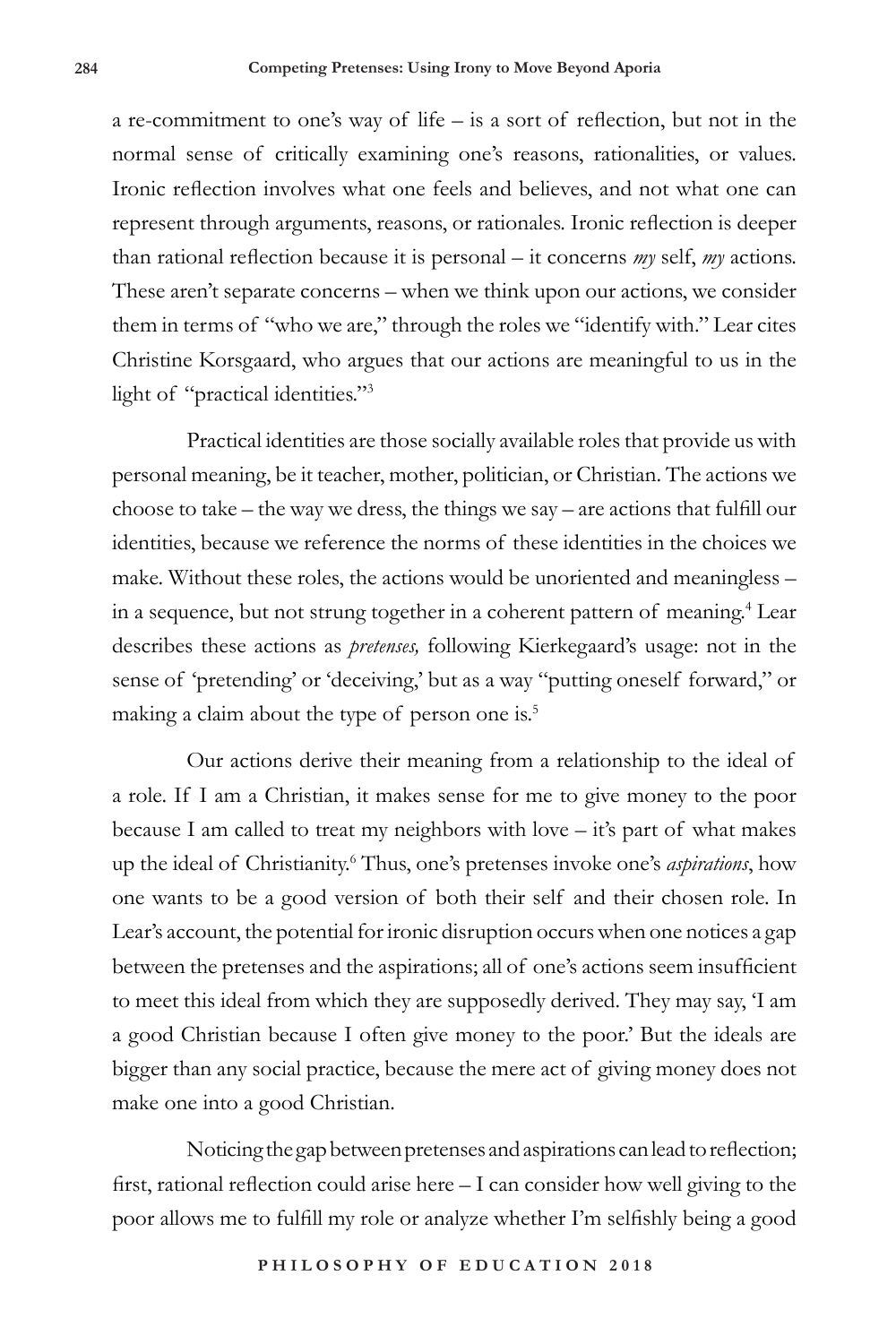person for my own self-image. But I can also have an ironic form of reflection – this type of reflection calls into question the very tenets upon which I would be rationally reflecting. We begin to question how exactly we could ever really love our neighbors – giving money, or any other action, seems unable to fulfill what it would really mean to love one's neighbor, or to be a Christian at all. No action, nor even an amalgamation of actions, can fulfill the ideals embedded in one's practical identities. There's something about the ideal that transcends one's abilities to reach it.

The first moment of the experience of ironic reflection is an acute sense of disorientation, or uncanniness, from our practical identities. In this moment of ironic disruption, one is unable to recognize how their actions relate to the ideal that is supposed to guide those actions; one's practical identity has become unfamiliar. This disruption leaves one momentarily stuck, unable to move forward because they lack a self-understanding of their aspiration and can therefore no longer pick the correct action. It's not just that the Christian cannot decide whether to give money to someone on the street – this Christian is stuck trying to figure how it is even possible to love one's neighbors, and what does the act of money have to do with it? Or with being a Christian?

But irony, as Lear describes it, doesn't leave one stuck in this state of confusion and inaction; because of one's commitment to a practical identity, irony "manifests passion for a certain direction."7 These practical identities are not merely things that one puts on and can take off; rather, these roles represent the myriad ways one identifies oneself, and are responsible for how they understands their actions, and for providing them with agency. One has come into this ironic disruption because of the commitments they hold to a practical identity, and the same commitments pull them out of irony, to continue striving towards the aspiration embedded in that practical identity.

Lear writes, "we seem to be called to an ideal that transcends our ordinary understanding."8 In other words, we can no longer recognize towards what we are aiming, but we have a sense that it is *really* important that we aim towards it, as part of the practical identity that we still take as part of our way of life. The understanding that we have of our ideals, the understanding of their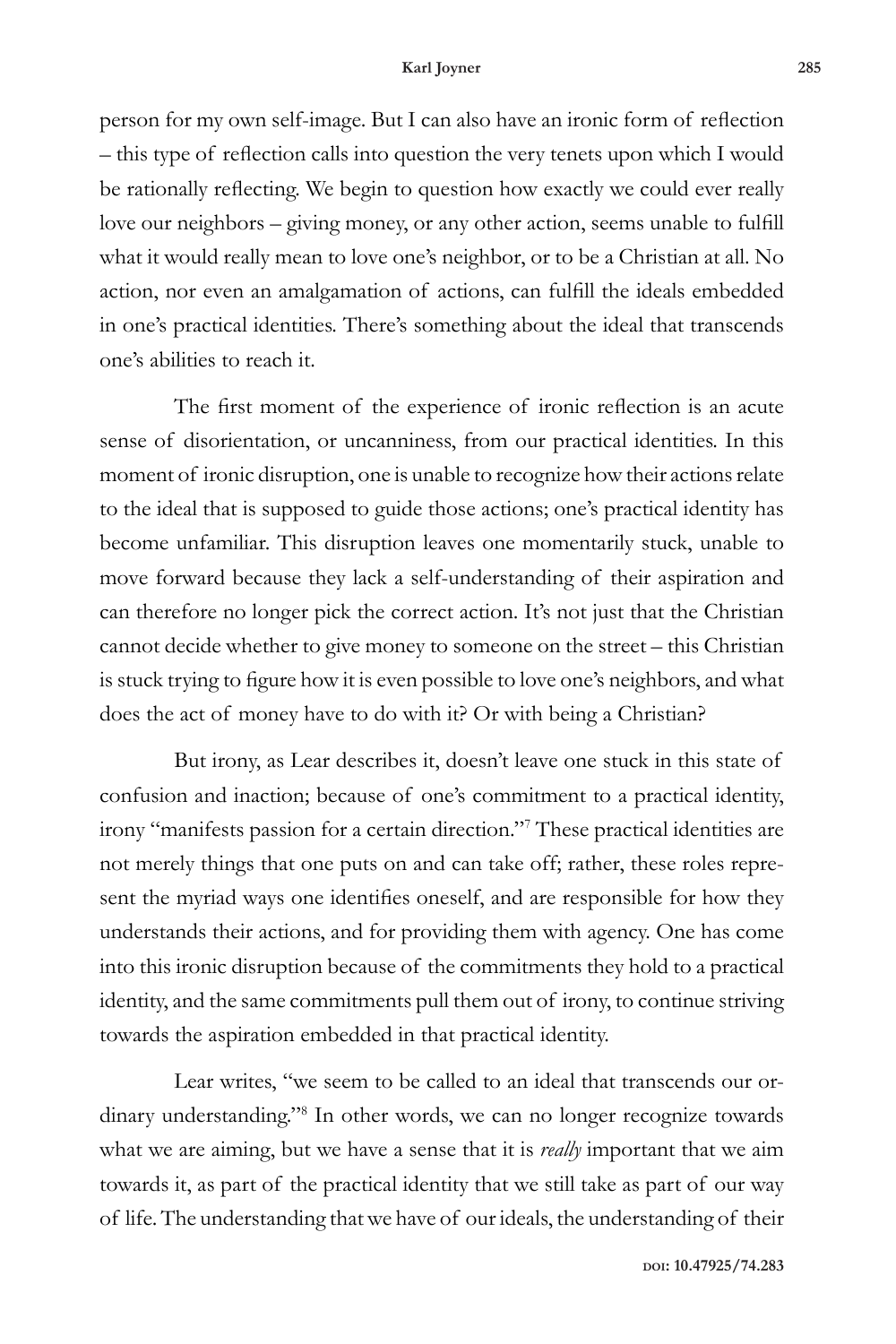importance, allows us to come to a better self-knowledge, a better knowledge of our own practical identities, and a better knowledge of the pretenses and aspirations that make up those practical identities.

#### WHAT BRINGS ABOUT THIS GAP?

To examine irony more closely, I will now turn to an example Lear provides of a teacher during an ironic disruption, manifested by a concern over a typical teaching activity: grading. This teacher has a widely shared wonder about the role of grading in teaching and reflects on its value for her students in a rational way: writing down benefits and drawbacks, researching grading systems, or participating in staff discussions.

In an ironic experience, in contrast to her rational reflection, she must become aware of the gap between her pretense, the act of grading, and her aspiration, being a good teacher, in such a way that she no longer understands her identity; she is unable to take *any* action. The inability to understand her practical identity has consequences for her potential actions: if they were oriented towards the aspirations of her identity as teacher, and she can no longer put herself forward as a teacher, then there is *no* action she can take. It would be disingenuous to grade her students' papers because she can no longer see that action as fulfilling her role. No action she could take would serve as a personal justification for fulfilling her role.

This teacher now has been disrupted in such a way that the activity of teaching itself has become uncanny. She holds onto teaching as an ideal, as well as a commitment to fulfilling the pretense of grading her students. Still, even with these commitments, she no longer understands what the role of teaching is trying to accomplish. Even returning to some established goal, the education of students is unsuccessful. The words themselves no longer seem to correspond to any knowable course of action; the words "education," "students," and "classrooms" are now unattached from any concrete understandings.<sup>9</sup>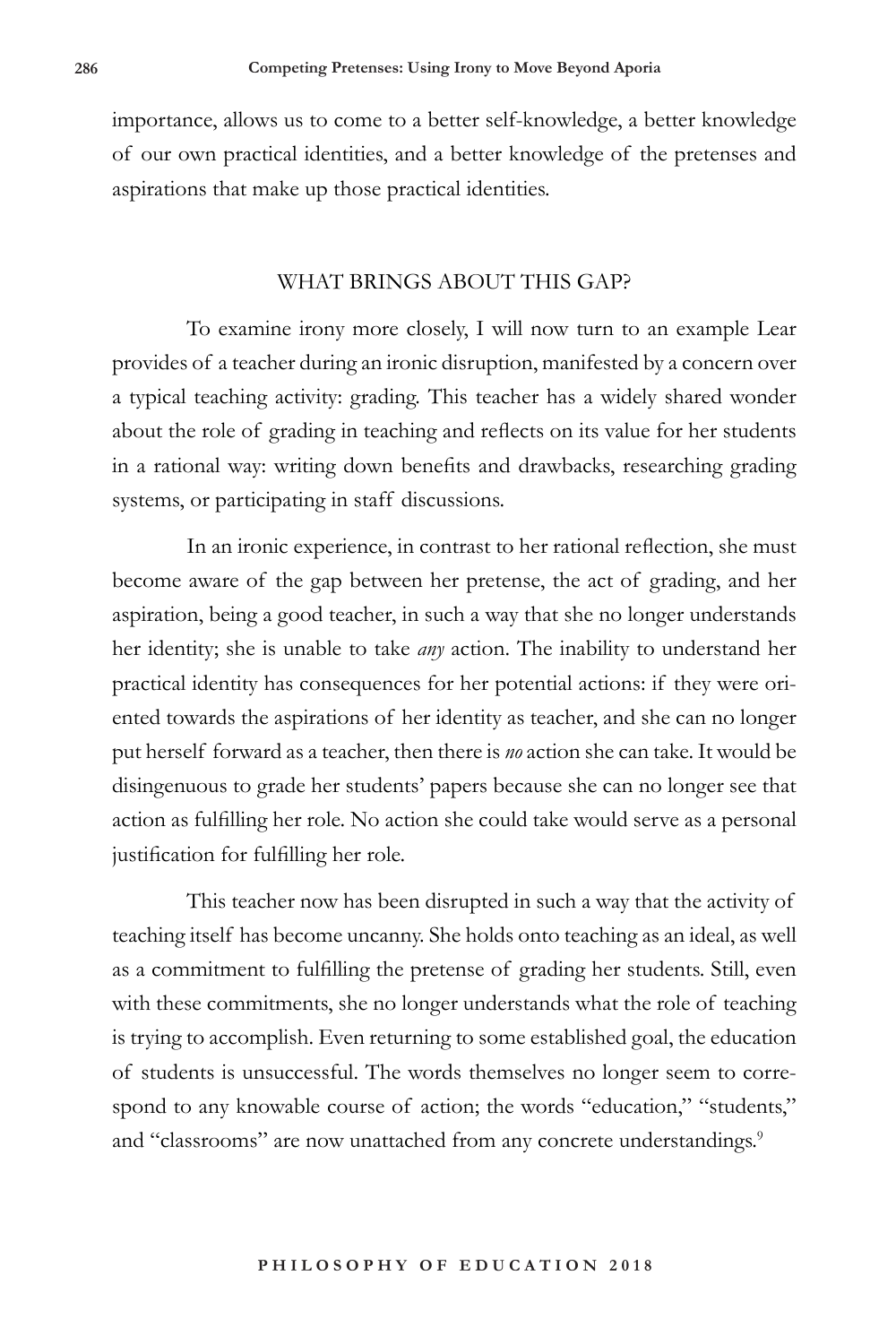### SOCRATIC IRONY AND CONTRADICTORY PRETENSES

While Lear leaves the moments that lead to ironic disruption unexamined, I see a clue in the connections between the irony Lear describes and Socratic Irony. The Socratic Dialogues, just as irony, are concerned with attempts to live well in one's practical identity and attempts to interrogate those identities to the point that they become unfamiliar to one's self. In addition, the ways that these identities are interrogated help to illuminate the moment of ironic disruption. I will follow *Laches,* the dialogue on courage, to demonstrate what I find salient about Socrates's method.

The first salient point is that the discussants in the dialogues are concerned with knowledge because it was meant to help guide their actions. For Socrates and his interlocutors, the knowledge of virtue is not divorced from their practical identities; their inquiries are personal. Socrates speaks of courage with distinguished generals in *Laches*, and they in turn speak with Socrates as a courageous soldier. They seek virtue to know how to live their lives.

The first definition that Laches provides is an example, which Socrates is quick to refute, and serves almost as a foil for the definitions to come, but which also points out that Laches knows of virtues, or aspirations, as they are embedded in their pretenses. Laches then generalizes his definition: "courage is a sort of endurance of the soul," to which Socrates adds 'wise.'10

Socrates leads them to reject this claim by showing that courage, as a virtue, isn't something that can be foolish, while simultaneously showing that foolish endurance seems to actually be more courageous. The interlocutors are forced to admit that it is a flawed definition of courage because foolish endurance is not virtuous. The definition has now been dealt what seems to be a fatal blow: the interlocutor Laches has said that courage was "a sort of endurance of the soul" (*p*), but now must agree that courage is not endurance of the soul  $(\sim p)$ .

In this position, one may be stuck; they know that it can be true that courage involves wisdom, but also that the opposite can be true, that courage may consist of foolishness, or acting against one's knowledge. Perhaps at this moment one wishes to consider that there must be something else about cour-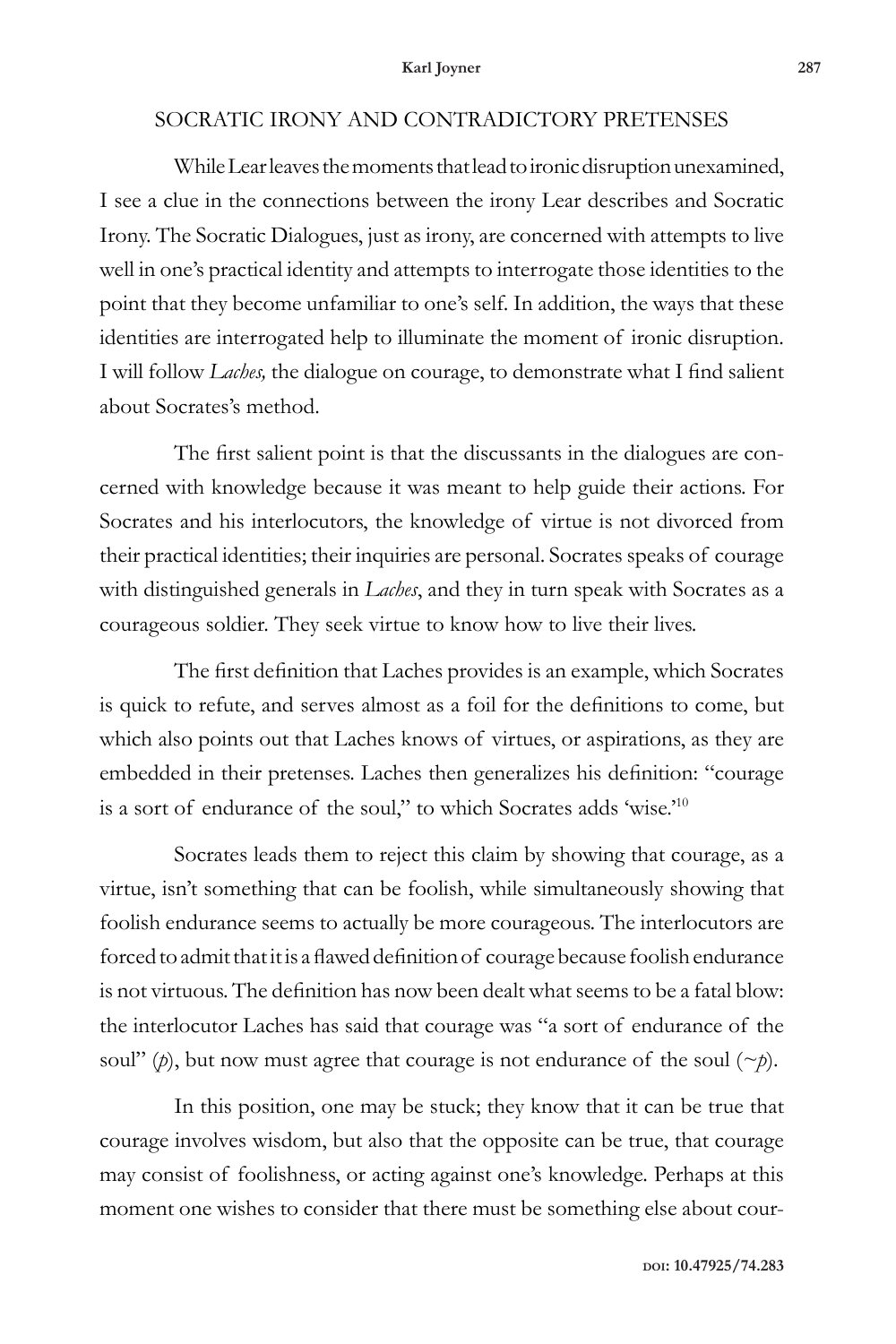age that makes wise or foolish endurance or non-endurance truly courageous; Nicias attempts to offer a definition of courage as a type of knowledge, but it is significant that this attempt also ends in negation and aporia. When Socrates shows that Nicias cannot know courage without knowing all virtue, it seems as if courage can never be known, and the dialogue ends in this doubt. But would Nicias (or Socrates) really submit to the claim that one can never in fact act with a knowledge of hope and fear?

Instead, I claim that it is possible for them to consider both claims to be true, that they would agree that one can act, courageously, with the knowledge of hope and fear, while also agreeing that such knowledge is impossible because it implies knowing something that one cannot know. If it is possible to see both sides, to see the value in the competing claims, then there is something about courage that one understands but is unable to fully articulate, even to oneself.

I see this inarticulable understanding as a moment in which the gap between one's pretenses and one's aspirations may arise. In these moments of aporia, one cannot say all the things that one needs to say to make one's practical identity work. One's rational knowledge is flawed, but not missing; it is not large enough to fulfill all the claims being made of it, nor able to hold all the pretenses with which one seeks to fill it. It is possible in these moments to reject one's theses as false, to say, 'I must have been wrong to posit that courage is endurance of the soul, or a type of knowledge, and therefore I abandon that thesis.'

If someone is committed to their pretenses, as legitimate manifestations of their aspirations, then they open the possibility of noticing a gap between their pretenses and aspirations. The pretense, acting with the knowledge of what is to be feared and what is to be hoped, cannot reach the aspiration, because the knowledge of fear and hope only comes about with the knowledge of all goodness, a logical impossibility.

### THE TEACHER IN APORIA

Following the idea of competing premises, we return to Lear's example of the teacher experiencing a disruption. The teacher amidst aporia may also

**P H I L O S O P H Y O F E D U C A T I O N 2 0 1 8**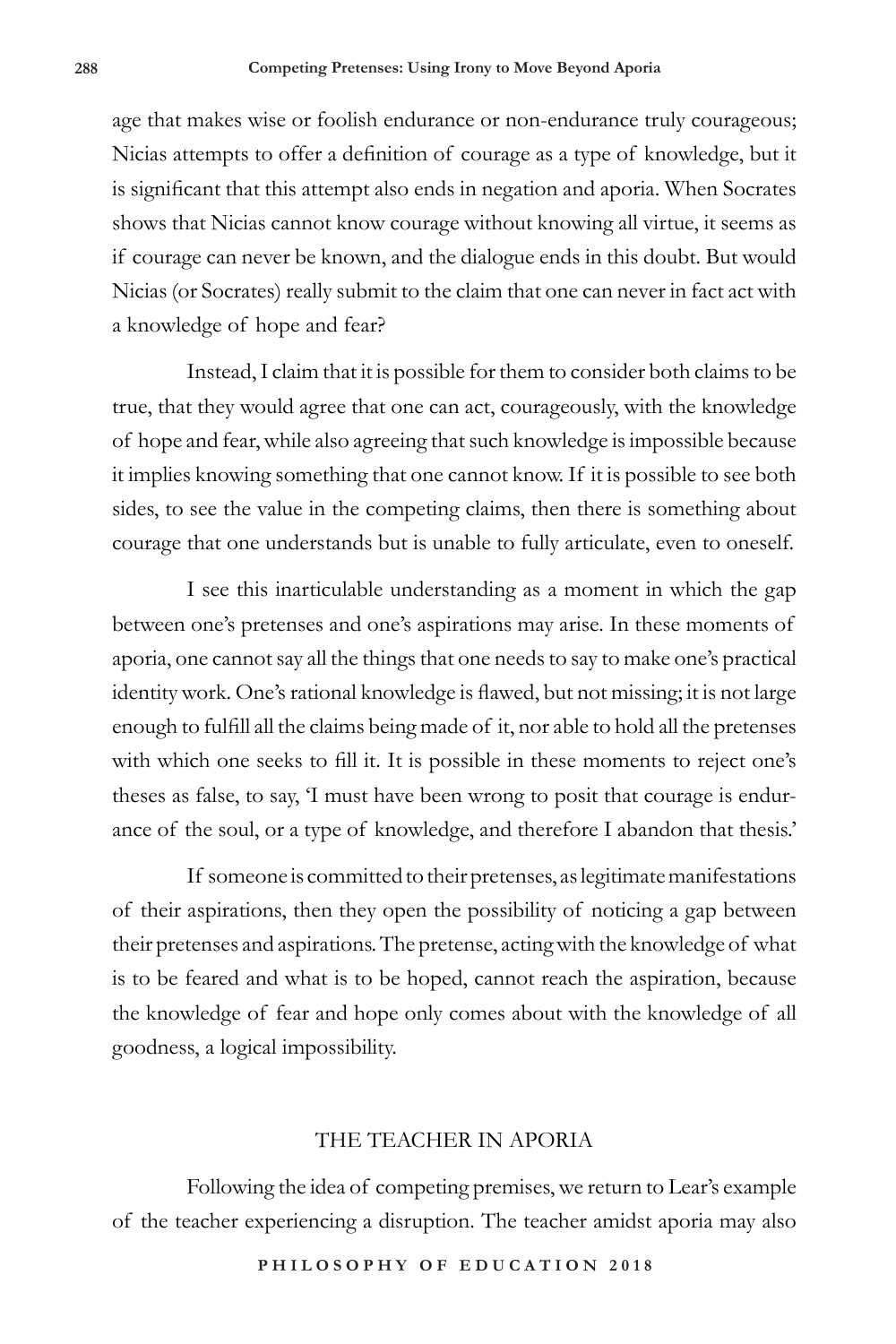#### **Karl Joyner 289**

deal with competing premises, leading to a gap between pretense and aspiration. To demonstrate this claim, I expand on Lear's example of the teacher in the ironic moment with possible claims about the pretense of grading, namely:

> Pretense 1. Grading my students facilitates their education.

> Pretense 2. Grading my students stifles their voice and prevents their education.

What I propose is that the teacher comes upon these pretenses and considers them to be in conflict, but also considers them both as valid pretenses aimed at the same aspiration of teaching. In the first pretense, the teacher wants to give grades on an essay because they think that providing measurable feedback is essential to student learning. In the second pretense, the teacher believes that teachers have a duty to hear the voices of their students, and that the way a student writes is, in some sense, not open to criticism from a teacher who is exerting power over their students.

When faced with these competing pretenses, this teacher is stuck because they provide contradictory prescriptions for action, either to apply evaluative grades or validating what students write, both types of action which seem necessary for the aspiration of being a teacher. There is no path forward; which action do they take? What makes the teacher stop, what makes the moment so remarkably first-personal, what makes it impossible to consider their actions from a strictly rational point of view is the strong commitment the teacher feels for both positions, a commitment that cannot be assuaged by reflection or reorientation. This commitment, to multiple action-pretenses, and simultaneously, to the aspiration that is supposed to contain them both and seemingly cannot, is where the gap between the pretenses and aspirations opens. One can no longer just see grading as a necessary and fitting aspect of their identity as teacher.

But this also reveals something about our concepts: they are inherently vulnerable to this type of risk. It can happen in the course of our lives with these concepts that they fall short of containing everything *we know* they should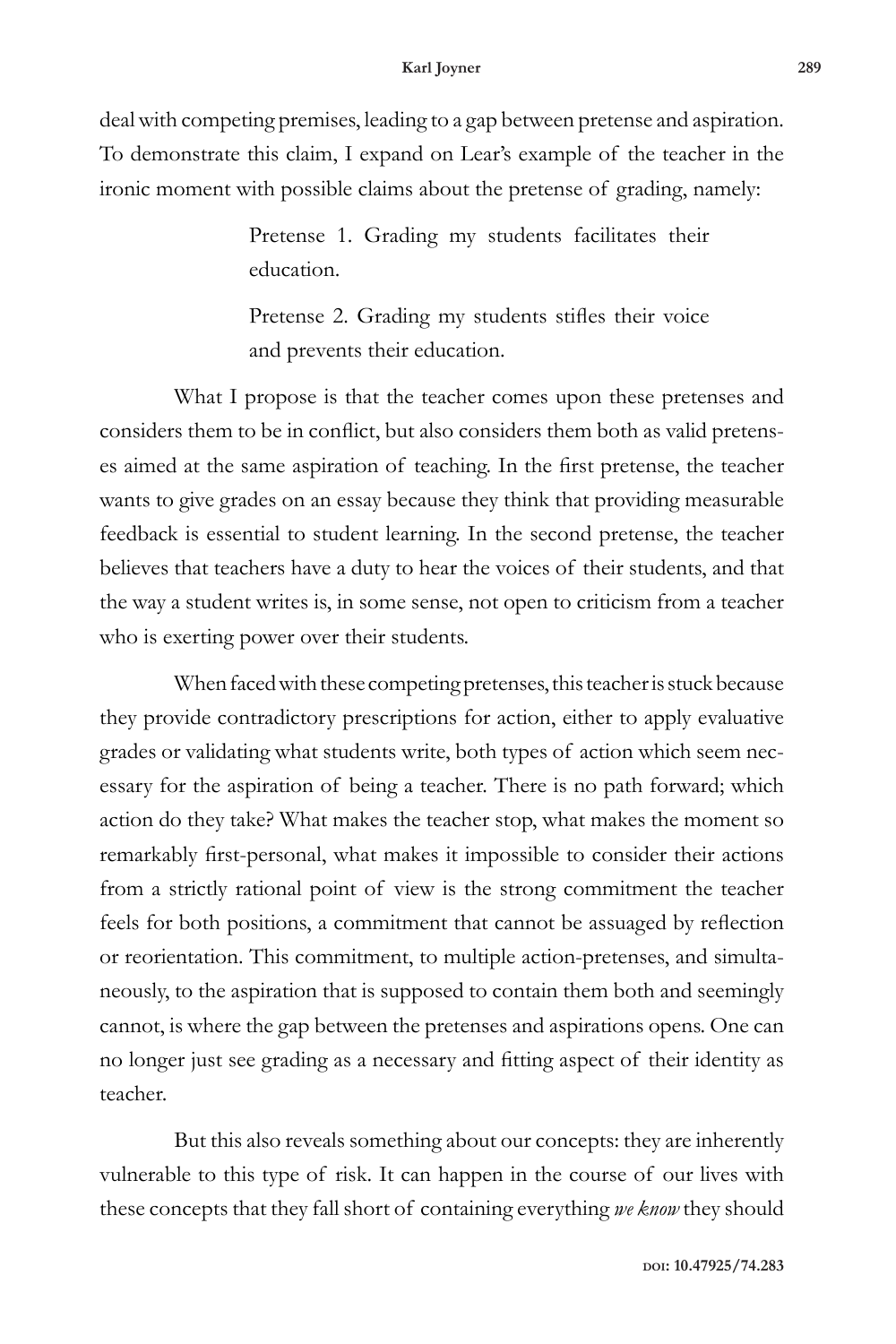contain. Further, this unshakeable knowledge that our concepts should contain both pretenses and aspirations demonstrates that we have a level of understanding concepts that "transcends our ordinary understanding."11 The reason we are committed to both values is because we see both values as essential aspects of our practical identities. This commitment demonstrates that we know our concepts better than we can possibly articulate, as we understand our concepts better than their limitations should allow.

Our ironic disruptions give us partial access to a new type of understanding. Once we realize that these commitments, while they seem to be contradicting, are both necessary, fitting, and good, and we act in light of our understanding of the practical identity-concept-aspiration that accounts for this feature, then we have recommitted to a course of action that adopts both values and allows us to teach in light of all our values. No external change needs to be seen, aside from perhaps a greater comfort with the practice of grading. There was a teacher who graded papers, a teacher who then came to question why grading was necessary (even to the point of annoying fellow teachers with their seeming absurdities), and then a teacher who again grades.<sup>12</sup>

But what has now been articulated for this teacher is that the action, grading, that she already employs, can also adhere to her emphasis on student voice. Potentially, the teacher may have already been subconsciously grading in this way, but their ironic disruption allows for a more genuine understanding of what it is they are doing, and the teacher can now act in full cognizance of what was once only an unconscious director of action.

This same process can happen as well through rational reflection, and I think this demonstrates the difficulties of providing examples for Lear's conception of ironic experiences. What I hope to emphasize is the first-personal commitment to pretenses that moves this experience beyond the realm of reflection or looking for solutions from outside one's society. It *only* happens because of one's commitments, and because one fully buys into them.

In the ironic experience as I have described it, a person's conception cannot be so easily changed by adopting whichever understanding they discover,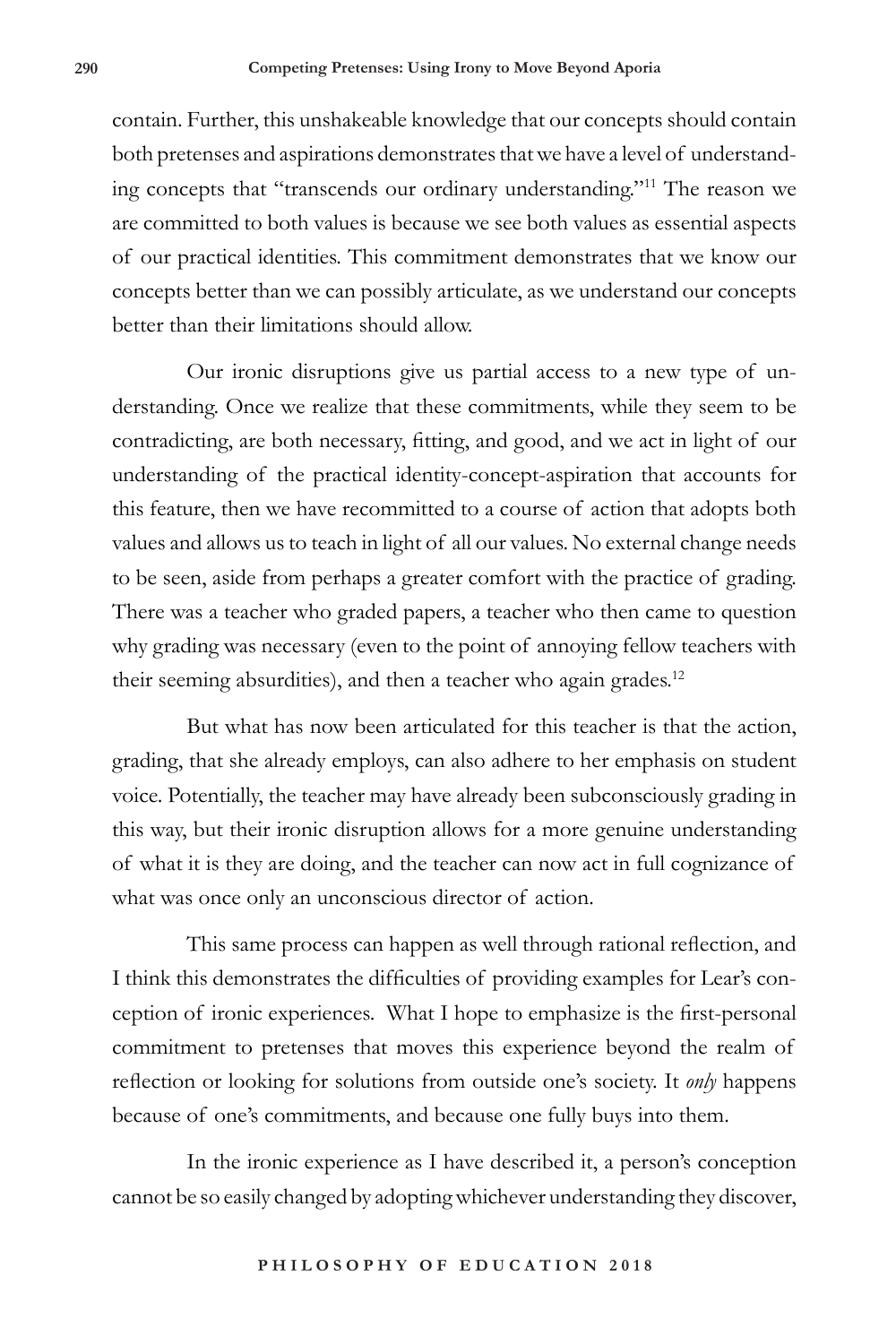nor can they act as if no ideal provides a source of meaning. When a person is committed to their values, not just as social constructions, but as autonomously internalized social norms and practices, then they are convinced of the importance of maintaining these competing pretenses and ideals, and irony provides a way to live well with what seems at first to be a contradiction.

## THE TEACHER IN SOCRATES

It is difficult to see just how irony could be possible in these moments of aporia; it seems that one is encouraged instead to give up on the theses that Socrates has so effectively refuted. But I think an example of Socrates encountering this irony a little more closely to his person will help demonstrate that this moment of aporia brings about a potential moment of ironic disruption. Socrates claims that he is not a teacher, but still he teaches. This seems to be Socrates's perspective on teaching:

| Pretense 1. You must know something to teach it.            |
|-------------------------------------------------------------|
| Pretense 2. I don't know anything.                          |
| Conclusion. Therefore, I cannot be a teacher. <sup>13</sup> |

It is very difficult to convince oneself that Socrates is not a teacher, or that he did not teach anyone, and it can seem as if he is just being disingenuous. But Lear posits Socratic ironic questioning as resting on three premises:

- i. Questioning a practical identity.
- ii. Living that practical identity.
- iii. Professing ignorance of that practical identity.<sup>14</sup>

Socrates questions what being a teacher means, while at the same time existing as a teacher in Athens, all the while claiming that he cannot be a teacher. But we know that Socrates did in fact teach, and thus we know that he lived the practical identity he claimed he could not fulfill due to his ignorance. Instead, I want to put forth a different set of premises, which I think more accurately describes Socrates's situation: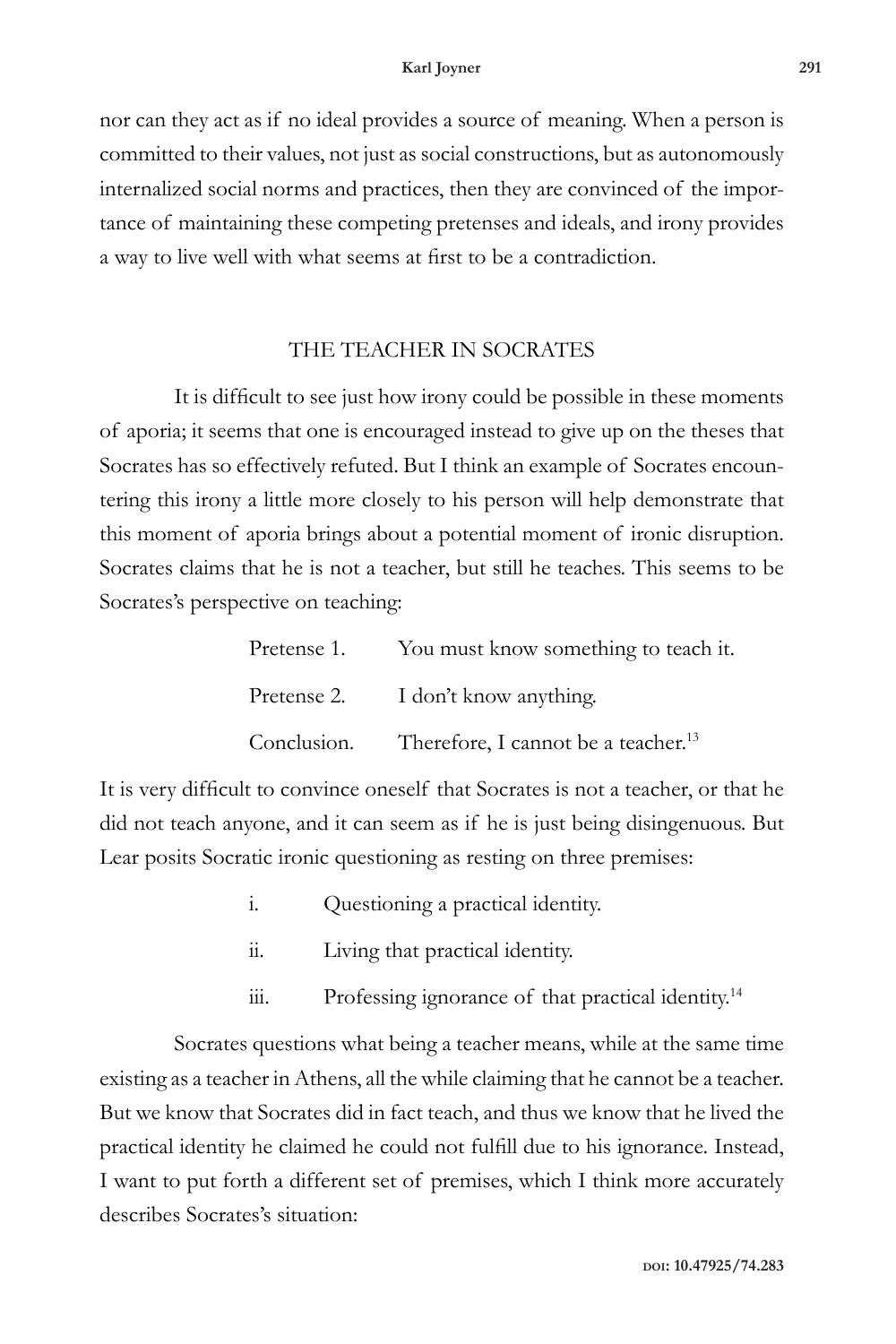| Pretense 1. You must know something to teach it. |
|--------------------------------------------------|
| Pretense 2. I don't know anything.               |
| Pretense 3. But I teach anyway.                  |

In this case, one's conception of teacher rests on values that seem to contradict: the necessity of a teacher's expertise on a subject, and the impossibility of truly achieving expertise on a subject, in the sense that one must be open to the idea of learning one is wrong. We know that these two positions—first, a teacher must know, and second, a teacher must learn—make sense to teachers, and are seen not to contradict. I argue this represents an overarching understanding of what it means to be a teacher, an understanding that unconsciously guides the way a teacher acts.

When pressed, a teacher may come face to face with these competing pretenses, in a way that places her within aporia, and it is not immediately clear what direction is to be taken. In contrast to the discussion of courage above, it is less convincing to give up on our premises. I want to hold on to the idea that teachers should be experts, and I think it to be true that teachers with a deep knowledge of their subjects are better than teachers with a shallow knowledge, and teachers that demonstrate knowledge with clarity and thoughtfulness are praiseworthy. But I also want to hold onto the other claim, that a teacher must remain open to the possibility, and likelihood, of learning from her students, of learning that she is wrong.

And so, a teacher may be faced with a dilemma: "I must teach, and must do so in such a way that presents knowledge to my students, while acknowledging that such knowledge shouldn't be taken as ultimately true, or closed to questioning." The teacher's actions, because of commitments to those values, must incorporate both positions. The teacher can only genuinely act by incorporating both positions, even if she cannot articulate how she does so. She does not genuinely act as a teacher by giving up on claims to know a subject, nor by giving up on remaining open to new knowledge, nor by giving up on teaching. Instead, she acts genuinely with the tensions that have arisen between the pretenses of being a teacher and the aspirations of being a teacher.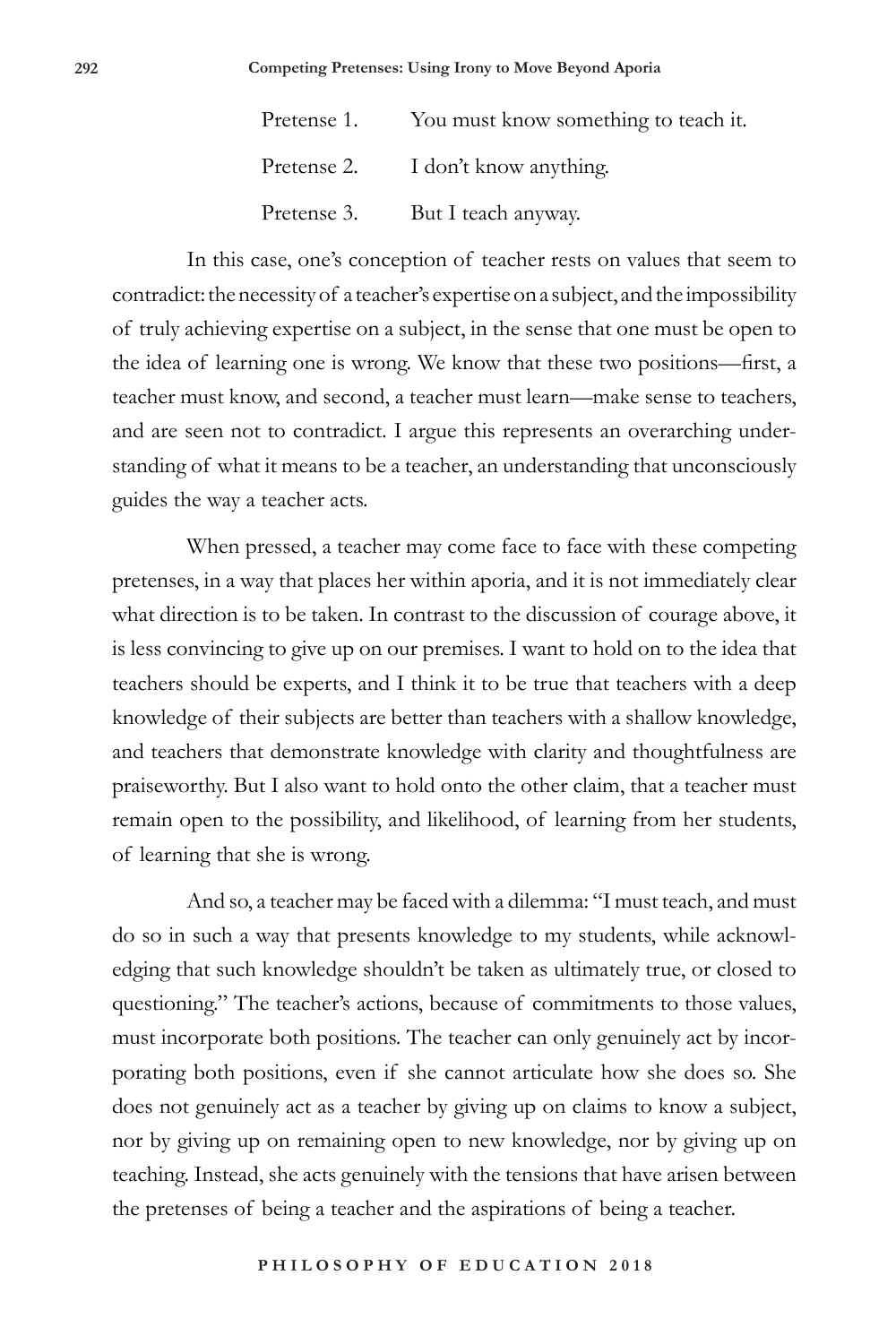#### **Karl Joyner 293**

#### **CONCLUSION**

By using Lear's conception of irony in connection with a reading of Plato's *Laches,* I've shown that aporia and irony involve questioning what one thinks is true, but more importantly involves remaining committed to those beliefs, to their values, and to the possibility of understanding the world. With this in mind, Socratic dialogues can be facilitated in a way that leads students to these moments of aporia, and therefore to the complexity of their concepts, without coming out of the experience believing that they know less than when they went in, or that they can't trust the things they know, or the things they believe in.

Socratic dialogues can often lead students to think that they do not know what they already think they know. In fact, it is often all that these discussions do. Through inquiry, educators can teach students to shed their misconceptions and socially-derived, but ultimately false, understandings. But that is not the whole point of engaging with students in a Socratic way. Instead, these discussions should be based out of students' knowledges and should value those as significant, important sources of information. Students must learn that the concepts and understandings they bring into a classroom are not wrong, but rather incomplete, ready to be flushed out by thinking through contradictions and complexities. They must gain nuance, alternative perspectives, and begin to incorporate criticism, all while maintaining their commitments.

A fundamental aspect of teaching with the Socratic Method is that students and teachers act in accordance with the idea that they must say what they believe. This is the foundational claim of teaching with the Socratic method in classrooms; more is to be gained by inquiry into what we believe than any attempt to provide facts or argue for positions for the mere sake of it. However, students can become discouraged with this method if all they learn is that what they know is wrong. To combat this, it should be demonstrated to students that what they already know, or believe, is valuable.

Part of living well is living well within one's situation, within their local, historical context. If this is true, then it will be true that our intuitions, our beliefs,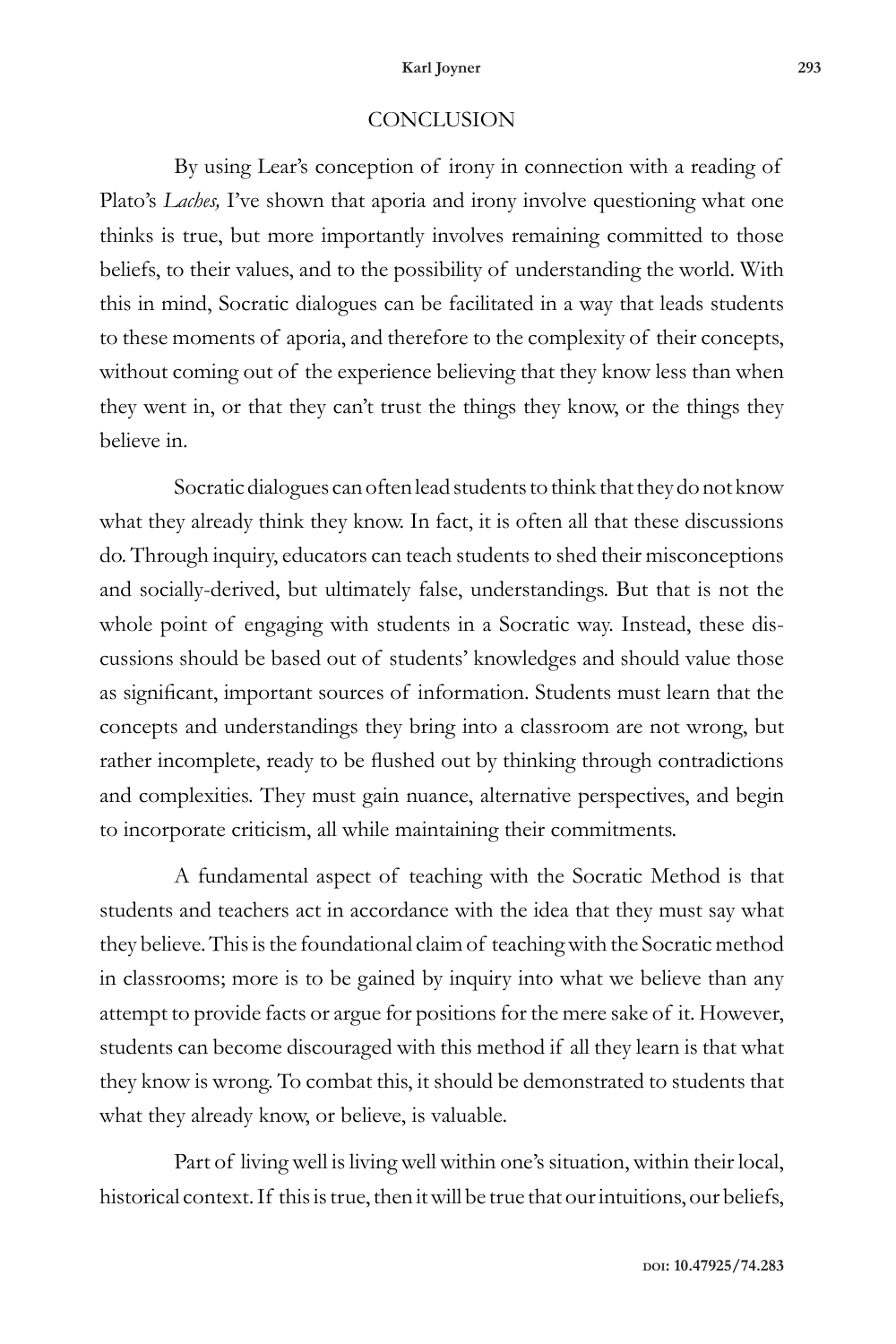have great pedagogical value, because they are instilled in us, in part, by parents, family, teachers, and society. Operating within this system, it becomes important to question these assumptions about virtue; indeed, it seems imperative in the face of oppression and inequality, but questioning must begin in the students' understandings, and, through inquiry and reflection, grow, expand, and deepen those understandings.

Socratic dialogues can seem to leave their participants in moments of doubt, inaction, and confusion. But if we focus on certain elements of these dialogues, we can see a way out of these moments of doubt that can turn into moments of education. Using Lear's framework of ironic disruption, it is evident that Socratic dialogues involve interlocutors who care deeply about using knowledge to inform their everyday lives, attempting to better understand the aspirations towards which they work. Although their discussions end in doubt, it is not simply because of the insufficiency of their attempted definitions, but because they remain convinced of the importance of both pretenses, even when they conflict, and aspirations, as gaps arise between them. Using the perspective of ironic disruption, it is possible to increase one's understanding of their own actions and ideals, and act well in accordance with one's aspirations despite, perhaps because of, those shortcomings.

<sup>1</sup> The concept of irony, including Socratic irony, has a substantial discussion in philosophic literature, as does the use of the "Socratic Method" in classrooms. For an overview of some of these questions, including a summary and sympathetic critique of Lear's conception of irony, see Richard J. Bernstein, *Ironic Life* (Malden, MA: Polity Press, 2016).

<sup>2</sup> Jonathan Lear, *A Case for Irony* (Cambridge, MA: Harvard University Press, 2011), 19. *A Case for Irony* is based on Jonathan Lear's *Tanner Lectures on Human Values*, delivered at Harvard in 2009 and published with responses from Christine M. Korsgaard, Richard Moran, and Cora Diamond.

<sup>3</sup> Lear*, A Case for Irony*, 4; Christine Korsgaard, *Sources of Normativity* (Cambridge, MA: Cambridge University Press, 1996), 100-101.

<sup>4</sup> In *Radical Hope,* Lear explores the connections between practical identities and *the possibility* of action through a limit case involving the Crow Nation. Jonathan Lear, *Radical Hope: Ethics in the Face of Cultural Devastation* (Cambridge, MA: Harvard University Press, 2006).